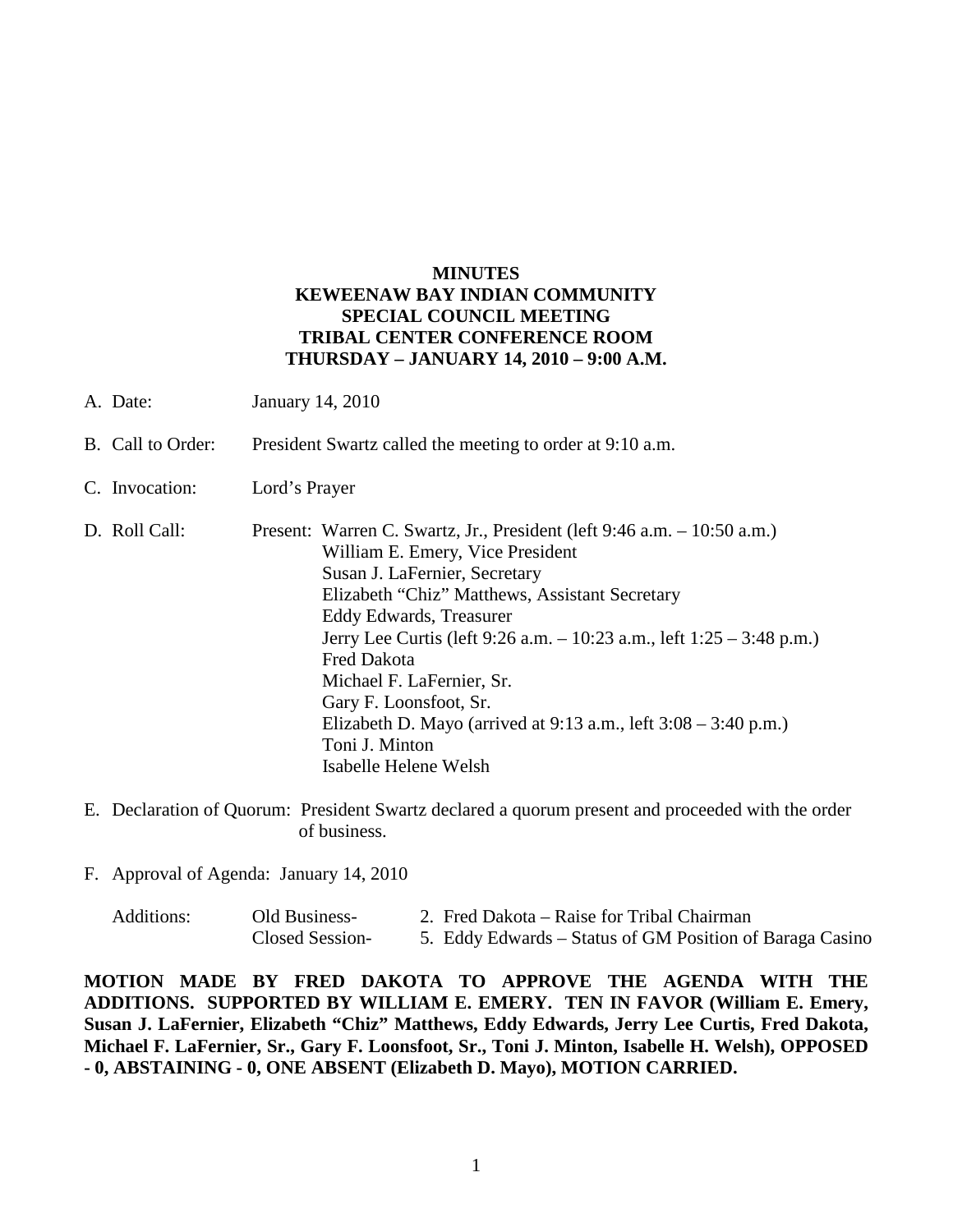- G. For Your Information:
	- 1. Facility Use Policy (for review/changes for the next meeting)

## **Elizabeth Mayo arrived at 9:13 a.m.**

- 2. National Indian Gaming Commission Training on Regulating Gaming Technology from George Skibine, Acting Director
- 3. Michigan Gaming Control Board Site Visit Inspection of Class III Gaming Related Records February 22 – 26, 2010
- 4. Michigan Gaming Control Board Site Visit Compliance Testing
- H. Approval of Meeting Minutes:
	- 1. September 3, 2009

**MOTION MADE BY GARY F. LOONSFOOT, SR. TO APPROVE THE SEPTEMBER 3, 2009 MEETING MINUTES. SUPPORTED BY MICHAEL F. LAFERNIER, SR. EIGHT IN FAVOR (Susan J. LaFernier, Elizabeth "Chiz" Matthews, Jerry Lee Curtis, Fred Dakota, Michael F. LaFernier, Sr., Gary F. Loonsfoot, Sr., Elizabeth D. Mayo, Isabelle H. Welsh), OPPOSED - 0, THREE ABSTAINING (William E. Emery, Eddy Edwards, Toni J. Minton), ABSENT - 0, MOTION CARRIED.**

2. September 4, 2009

**Jerry Lee Curtis left at 9:26 a.m.** 

**MOTION MADE BY ELIZABETH D. MAYO TO APPROVE THE SEPTEMBER 4, 2009 MEETING MINUTES WITH THE CHANGES. SUPPORTED BY MICHAEL F. LAFERNIER, SR. EIGHT IN FAVOR (William E. Emery, Susan J. LaFernier, Elizabeth "Chiz" Matthews, Fred Dakota, Michael F. LaFernier, Sr., Gary F. Loonsfoot, Sr., Elizabeth D. Mayo, Isabelle H. Welsh), OPPOSED - 0, TWO ABSTAINING (Eddy Edwards, Toni J. Minton), ONE ABSENT (Jerry Lee Curtis), MOTION CARRIED.**

- I. Old Business:
	- 1. Gregg Nominelli, Economic Developer Comprehensive Strategic Plan Review [Reschedule]
	- 2. Fred Dakota Raise for Tribal Chairman The Chairman has not received a raise in the past two years nor did he receive an increase when the wage adjustments were made. His current wage is \$28.00

**MOTION MADE BY FRED DAKOTA TO PAY THE CHAIRMAN \$33.00 AN HOUR. SUPPORTED BY ELIZABETH D. MAYO. NINE IN FAVOR (William E. Emery, Susan J. LaFernier, Elizabeth "Chiz" Matthews, Eddy Edwards, Fred Dakota, Gary F. Loonsfoot, Sr., Elizabeth D. Mayo, Toni J. Minton, Isabelle H. Welsh), ONE OPPOSED (Michael F. LaFernier, Sr.), ABSTAINING - 0, ONE ABSENT (Jerry Lee Curtis), MOTION CARRIED.**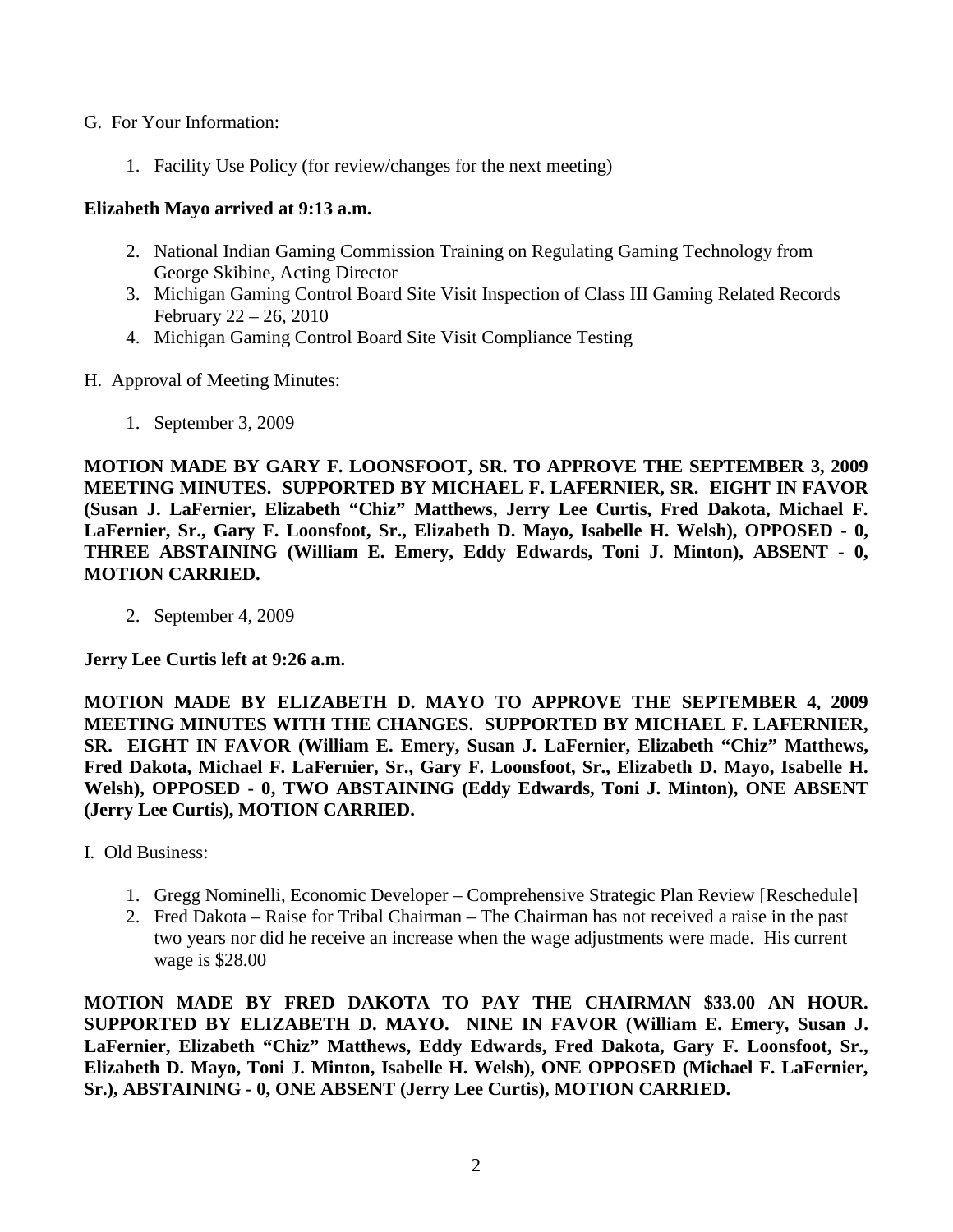- J. Closed Session:
	- 1. Gregg Nominelli, Economic Developer
		- a) ICDBG for Gas Station
		- b) Resolution KB-1728-2010 CEDS List
	- 2. John Baker, Attorney
	- 3. Larry Denomie III, CEO
	- 4. Warren C. Swartz, Jr., President
	- 5. Eddy Edwards Status of GM Position of Baraga Casino

**MOTION MADE BY ELIZABETH "CHIZ" MATTHEWS TO GO INTO CLOSED SESSION AT 9:45 A.M. SUPPORTED BY WILLIAM E. EMERY. EIGHT IN FAVOR (William E. Emery, Susan J. LaFernier, Elizabeth "Chiz" Matthews, Eddy Edwards, Michael F. LaFernier, Sr., Gary F. Loonsfoot, Sr., Toni J. Minton, Isabelle H. Welsh), TWO OPPOSED (Fred Dakota, Elizabeth D. Mayo), ABSTAINING - 0, ONE ABSENT (Jerry Lee Curtis), MOTION CARRIED.**

**President Swartz left 9:46 – 10:50 a.m.** 

**Break: 9:47 – 9:52 a.m.** 

**Jerry Lee Curtis returned at 10:23 a.m.**

**Break: 11:20 – 11:34 a.m.** 

**Lunch: 12:10 – 1:23 p.m.** 

**Break: 2:22 – 2:37 p.m.** 

**Jerry Lee Curtis left 1:25 – 3:48 p.m.** 

**Break: 3:27 – 3:40 p.m.** 

**Elizabeth Mayo left 3:08 – 3:40 p.m.** 

**MOTION MADE BY EDDY EDWARDS TO GO INTO OPEN SESSION AT 4:28 P.M. SUPPORTED BY WILLIAM E. EMERY. ALL IN FAVOR (William E. Emery, Susan J. LaFernier, Elizabeth "Chiz" Matthews, Eddy Edwards, Jerry Lee Curtis, Fred Dakota, Michael F. LaFernier, Sr., Gary F. Loonsfoot, Sr., Elizabeth D. Mayo, Toni J. Minton, Isabelle H. Welsh), OPPOSED - 0, ABSTAINING - 0, ABSENT - 0, MOTION CARRIED.**